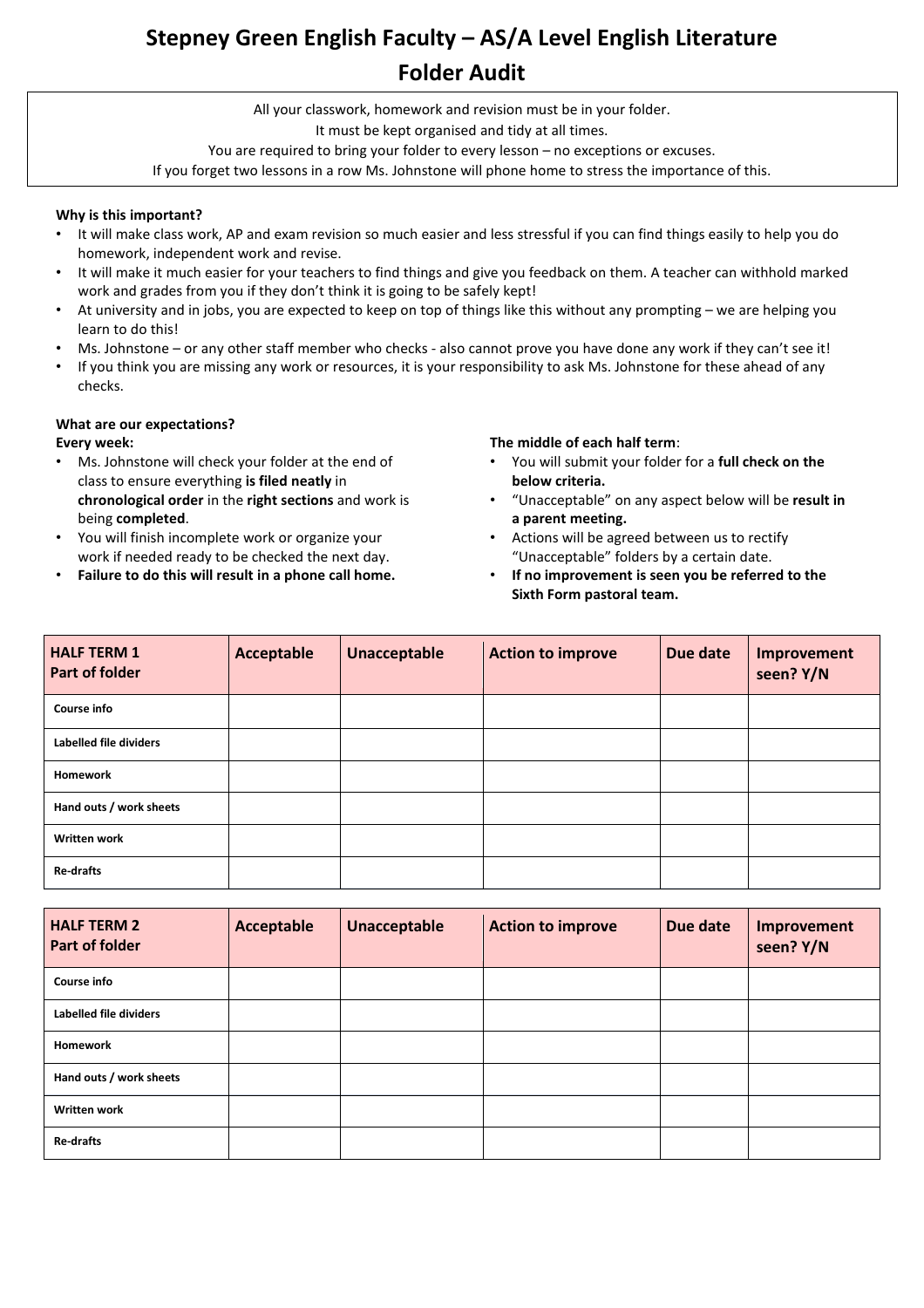| <b>HALF TERM 3</b><br><b>Part of folder</b> | <b>Acceptable</b> | <b>Unacceptable</b> | <b>Action to improve</b> | Due date | Improvement<br>seen? Y/N |
|---------------------------------------------|-------------------|---------------------|--------------------------|----------|--------------------------|
| <b>Course info</b>                          |                   |                     |                          |          |                          |
| Labelled file dividers                      |                   |                     |                          |          |                          |
| Homework                                    |                   |                     |                          |          |                          |
| Hand outs / work sheets                     |                   |                     |                          |          |                          |
| <b>Written work</b>                         |                   |                     |                          |          |                          |
| <b>Re-drafts</b>                            |                   |                     |                          |          |                          |

| <b>HALF TERM 4</b><br><b>Part of folder</b> | Acceptable | <b>Unacceptable</b> | <b>Action to improve</b> | Due date | Improvement<br>seen? Y/N |
|---------------------------------------------|------------|---------------------|--------------------------|----------|--------------------------|
| <b>Course info</b>                          |            |                     |                          |          |                          |
| Labelled file dividers                      |            |                     |                          |          |                          |
| Homework                                    |            |                     |                          |          |                          |
| Hand outs / work sheets                     |            |                     |                          |          |                          |
| <b>Written work</b>                         |            |                     |                          |          |                          |
| <b>Re-drafts</b>                            |            |                     |                          |          |                          |

| <b>HALF TERM 5</b><br><b>Part of folder</b> | Acceptable | <b>Unacceptable</b> | <b>Action to improve</b> | Due date | Improvement<br>seen? Y/N |
|---------------------------------------------|------------|---------------------|--------------------------|----------|--------------------------|
| <b>Course info</b>                          |            |                     |                          |          |                          |
| Labelled file dividers                      |            |                     |                          |          |                          |
| <b>Homework</b>                             |            |                     |                          |          |                          |
| Hand outs / work sheets                     |            |                     |                          |          |                          |
| <b>Written work</b>                         |            |                     |                          |          |                          |
| <b>Re-drafts</b>                            |            |                     |                          |          |                          |

| <b>HALF TERM 6</b><br><b>Part of folder</b> | <b>Acceptable</b> | <b>Unacceptable</b> | <b>Action to improve</b> | Due date | Improvement<br>seen? Y/N |
|---------------------------------------------|-------------------|---------------------|--------------------------|----------|--------------------------|
| <b>Course info</b>                          |                   |                     |                          |          |                          |
| Labelled file dividers                      |                   |                     |                          |          |                          |
| <b>Homework</b>                             |                   |                     |                          |          |                          |
| Hand outs / work sheets                     |                   |                     |                          |          |                          |
| <b>Written work</b>                         |                   |                     |                          |          |                          |
| Re-drafts                                   |                   |                     |                          |          |                          |